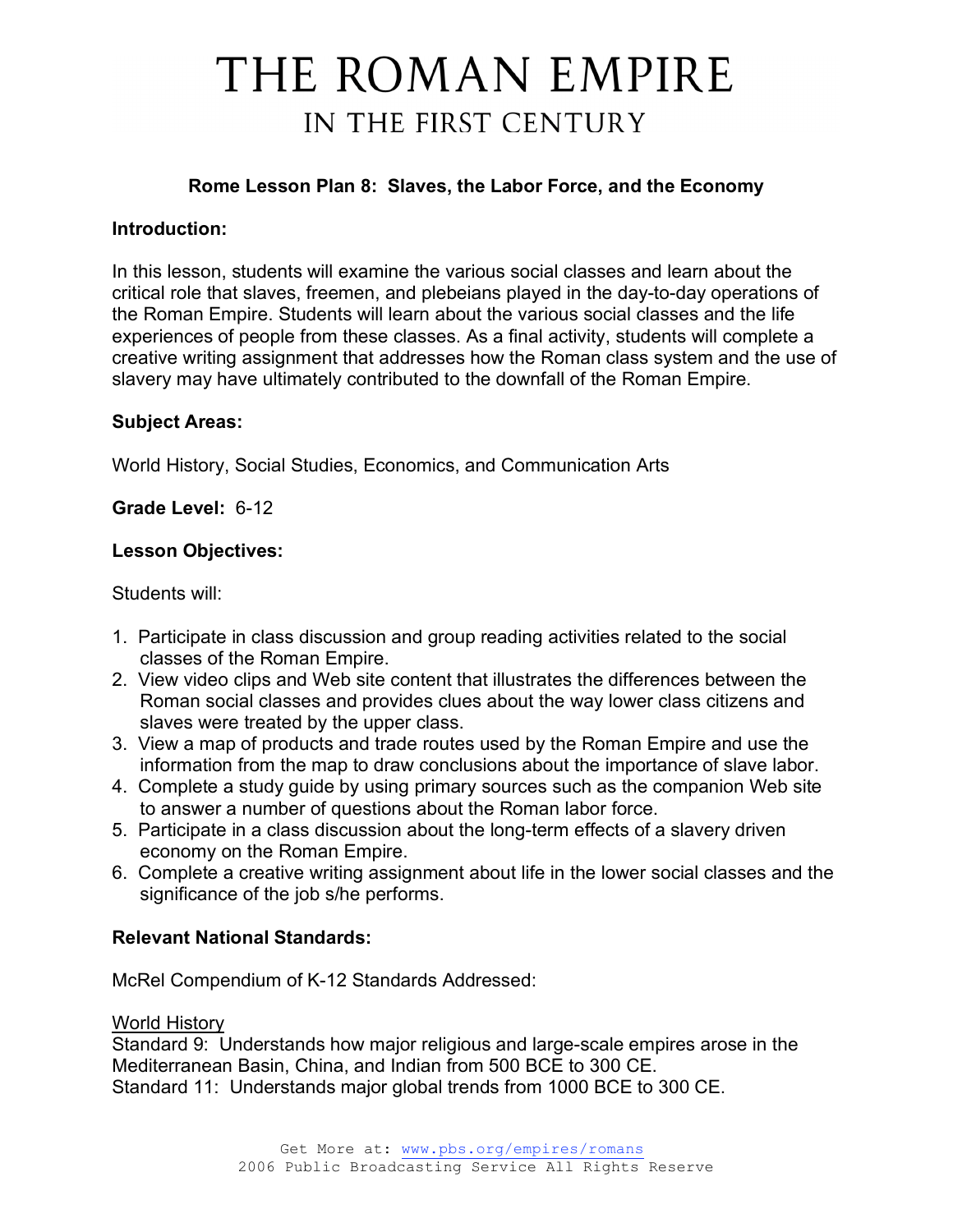Historical Understanding Standard 2: Understands the historical perspective.

#### Language Arts

Writing

Standard 2: Uses the stylistic and rhetorical aspects of writing.

Standard 3: Uses grammatical and mechanical conventions in written compositions.

Standard 4: Gathers and uses information for research purposes.

## Reading

Standard 5: Uses the general skills and strategies of the reading process. Standard 7: Uses reading skills and strategies to understand and interpret a variety of informational texts.

#### Listening and Speaking

Standard 8: Uses listening and speaking strategies for different purposes.

#### Thinking and Reasoning

Standard 1: Understands the basic principles of presenting an argument. Standard 3: Effectively uses mental processes that are based on identifying similarities and differences.

#### Working with Others

Standard 4: Displays effective interpersonal communication skills.

## **Estimated Time:**

This should take two 90-minute class periods or two to three 50-minute class periods, plus additional time for extension activities.

## **Materials Needed:**

• Video clips necessary to complete the lesson plan are available on The Roman Empire in the First Century Web site [http://www.pbs.org/empires/romans/index.html]. If you wish to purchase a copy of the program, visit the PBS Shop for Teachers [Purchase DVD or Video].

## **Procedures:**

- 1. To create student interest, ask the following question:
	- How does the amount of money a person has affect the way s/he might be treated by others in a given society? Give examples to support your ideas.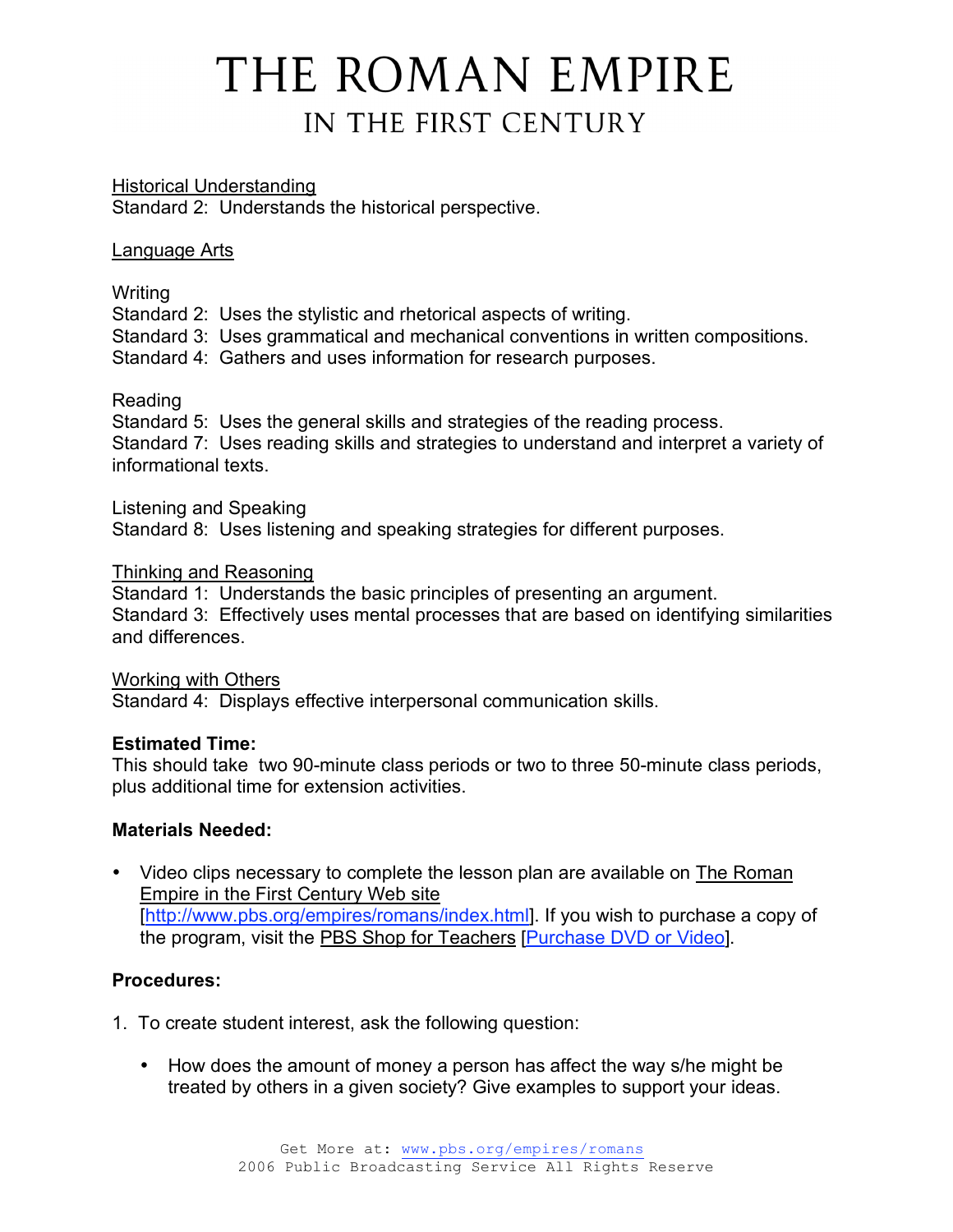- You have heard the saying, "The rich get richer and the poor get poorer." What does this mean?
- When looking at social classes in almost every society, what requirements must be met in order to be at the top of the social order?

2. Access The Roman Empire in the First Century Web site's

[http://www.pbs.org/empires/romans/index.html] feature on Social Order [http://www.pbs.org/empires/romans/empire/order.html]. As a class, read the content of this page to learn the names of some of the social classes that made up the empire. Next, take time as a group to read about the:

- Patricians [http://www.pbs.org/empires/romans/empire/patricians.html]
- Senators [http://www.pbs.org/empires/romans/empire/senators.html]
- Equestrians [http://www.pbs.org/empires/romans/empire/equestrians.html]
- Plebeians [http://www.pbs.org/empires/romans/empire/plebians.html]
- Slaves and Freemen [http://www.pbs.org/empires/romans/empire/slaves.html]

After you have learned some basic characteristics of each social class, discuss the following:

- Which group(s) had the largest population and was most representative of the Roman citizenry?
- Which group do you think was most important to the daily operations and work required to keep the Roman Empire functioning? Why?

3. To further illustrate the differences between the social classes in Rome, view the video clips Episode 1: Urban Life [insert pbs

linkhttp://www.pbs.org/empires/romans/resources/video.html], Episode 3: Seneca's Lessons [http://www.pbs.org/empires/romans/resources/video.html]. In addition, access the Virtual Library feature [http://www.pbs.org/empires/romans/special/library.html] and read Seneca on Slaves [http://www.pbs.org/empires/romans/special/library.html].

Discuss the clips and the excerpt using questions such as:

- How would you describe the lifestyle of an average Roman?
- How do you think most people treated their slaves based on the words of Seneca?
- Why do you think Seneca encouraged the Romans to "treat your inferior as you would like to be treated"?
- Based on what you have seen and heard, what threat did people in the lower social classes present to Roman leaders?
- 4. Using the Trade in the Roman Empire map [http://darkwing.uoregon.edu/~atlas/europe/interactive/map32.html] or something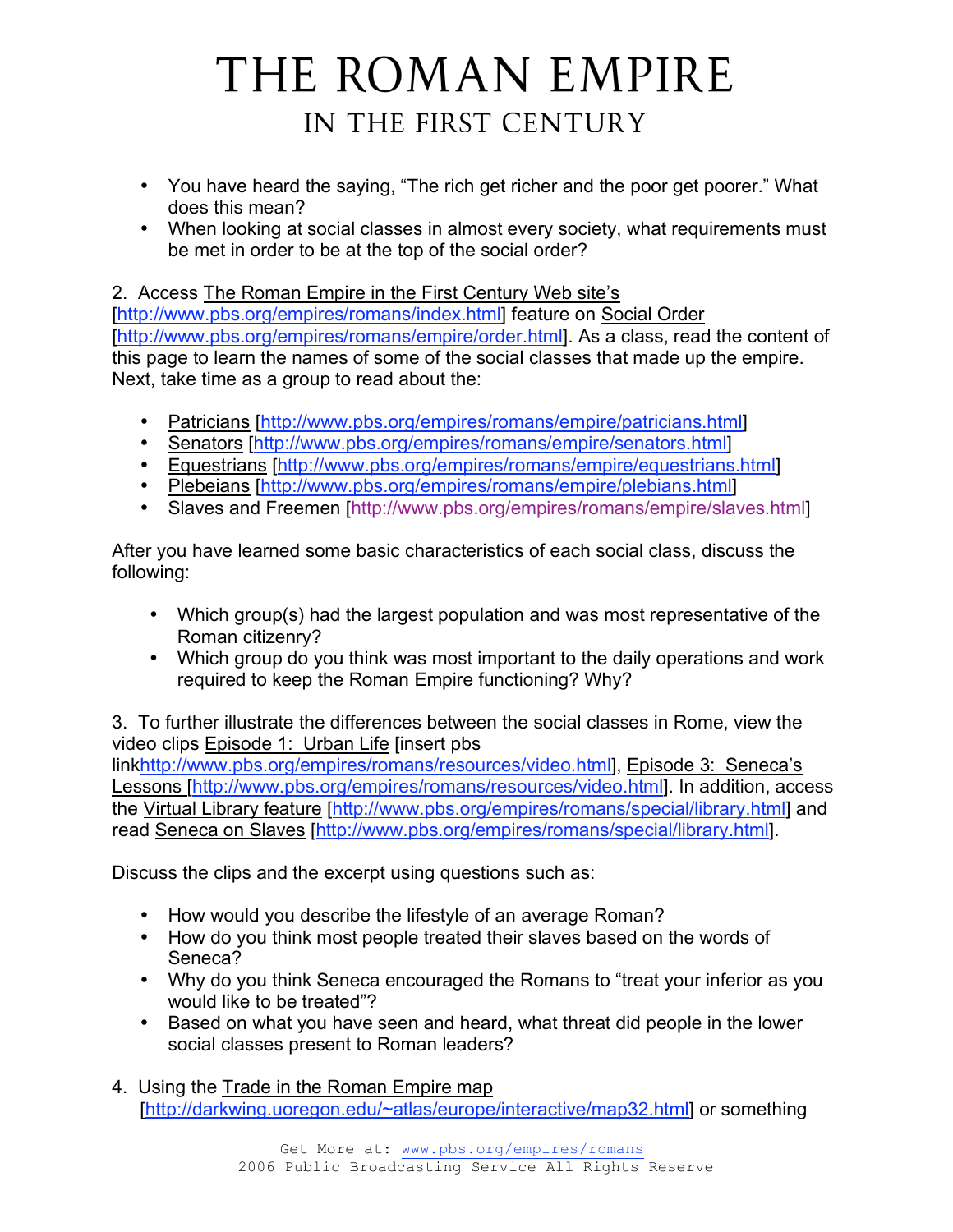similar, discuss the various goods that were produced and traded in each area of the empire. Facilitate a discussion about how the various social classes were a part of this economy by asking questions such as:

- In what way were the plebeians, slaves, and freemen critically important to trade in the Roman Empire?
- How might the use of slave labor have enabled the Romans to be more competitive in the world market? Less competitive?
- 5. To help students better understand the importance of the lower classes in the Roman economy, distribute the Economics of Ancient Rome Study Guide [Download PDF here (192k)] to all students. Explain that they will use the questions on the guide to help them learn more about the contributions of the lower classes to the success of the Roman economy. Review the directions with the class, and then provide students with time to find the answers to the questions listed.
- 6. When students have completed the study guide, have them gather into a large group and discuss the answers for each question.
- 7. Based on what they have learned about the Roman economic system, have students discuss the following questions:
	- How would the absence of slave labor have impacted the spread of the Roman Empire and its wealth?
	- In what ways did slave labor cause the Romans to become lazy?
	- Was slave labor profitable? If so, how?
	- In what ways did the roles of Plebeians, slaves, and freeman in ancient Rome illustrate the saying "The rich get richer and the poor get poorer"?
- 8. As a closing activity, have students write a diary or journal entry, a letter, or a story describing life as a Plebeian, slave, or freeman in ancient Rome and why his/her job is important.

## **Assessment Suggestions:**

- 1. Students could receive participation grades for class discussion activities.
- 2. An accuracy or completion grade could be assigned for work done on the Economics of Ancient Rome Study Guide.
- 3. Students could earn a completion or accuracy grade for work done on the closing creative writing assignment.

## **Extension Activities:**